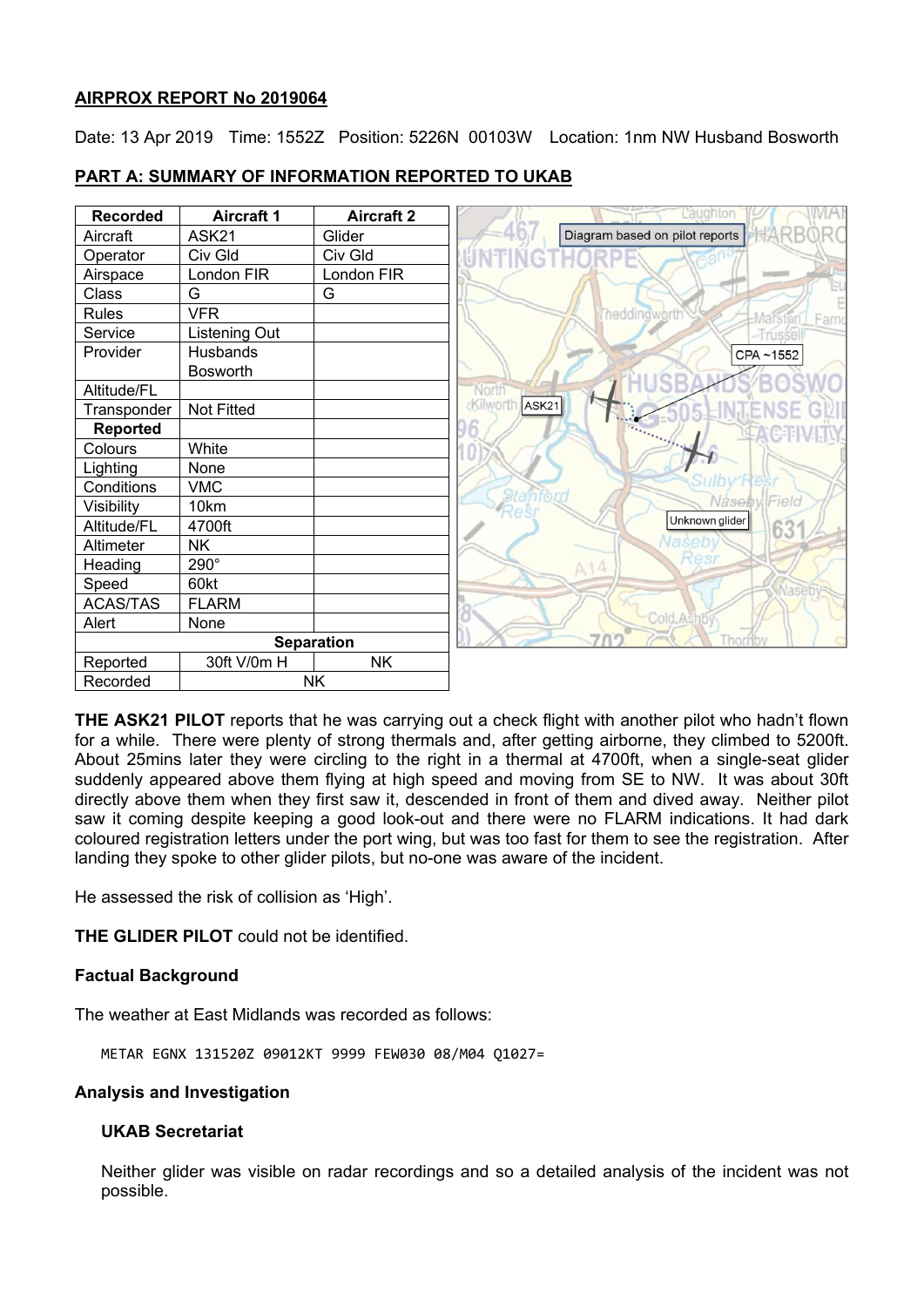The ASK21 and Glider pilots shared an equal responsibility for collision avoidance and not to operate in such proximity to other aircraft as to create a collision hazard<sup>1</sup>. If the incident geometry is considered as overtaking then the ASK21 pilot had right of way and the unknown glider pilot was required to keep out of the way of the other aircraft by altering course to the right or left<sup>2</sup>.

### **Comments**

## **BGA**

It is very unfortunate that the second glider could not be identified. This incident serves to reemphasise the importance of lookout even when electronic conspicuity systems are fitted, and the likelihood of encountering gliders when near cloudbase overhead a gliding site.

### **Summary**

An Airprox was reported when an ASK21 and a glider flew into proximity in the vicinity of Husbands Bosworth at around 1552hrs on Saturday 13<sup>th</sup> April 2019. The ASK21 pilot was operating under VFR in VMC, not in receipt of an ATS, the other glider pilot could not be traced.

### **PART B: SUMMARY OF THE BOARD'S DISCUSSIONS**

Information available consisted of a report from the ASK21 pilot. Relevant contributory factors mentioned during the Board's discussions are highlighted within the text in bold, with the numbers referring to the Contributory Factors table displayed in Part C.

The Board first looked at the actions of the ASK21 pilot. He was thermaling at around 4700ft and was operating below the cloud base when he first saw the glider as it crossed from behind and descended in front of him. He was not aware of the glider before it appeared before him (**CF2**) and his FLARM did not alert (**CF3**). Without any prior knowledge of the other glider, and with the glider approaching from behind, members agreed that this was effectively a non-sighting at CPA (**CF4**) because he was unable to take any avoiding action to materially affect the separation.

Turning to the pilot of the unknown glider, without his report the Board did not know whether he had seen the ASK21 and thought the separation was sufficient, or whether he had not seen it at all. Noting that the FLARM in the ASK21 did not alert, they surmised that either he didn't have FLARM fitted, or it was unserviceable (**CF3**). Members familiar with FLARM informed the Board that it needs to be updated annually, and that without such updates it becomes ineffective, no longer compatible with updated versions. The Board thought that this was worth highlighting to users of FLARM to ensure the software on their equipment was up-to-date to ensure its continued relevance. The ASK21 pilot was listening out on the Husbands Bosworth frequency, and so the Board thought that the unknown glider pilot either wasn't listening on the frequency, or had missed an opportunity to articulate his own intentions to the benefit of those operating at that location (**CF1**).

Finally, the Board assessed the risk. Noting that glider pilots are generally used to seeing other gliders in close proximity during thermalling, members thought that it was likely that the estimation of separation by the ASK21 was reasonably accurate given the ASK21 pilot's concern. Despite not knowing whether the other glider pilot had been visual with the ASK21, it was clear that the ASK21 pilot had not had the opportunity to take any avoiding action and the Board therefore assessed that there had been a serious risk of collision where providence had likely played a major part; risk Category A.

# **PART C: ASSESSMENT OF CAUSE AND RISK**

Contributory Factors:

 $\overline{\phantom{a}}$ 

<span id="page-1-0"></span><sup>1</sup> SERA.3205 Proximity.

<span id="page-1-1"></span><sup>2</sup> SERA.3210 Right-of-way (c)(3)(i) Overtaking.